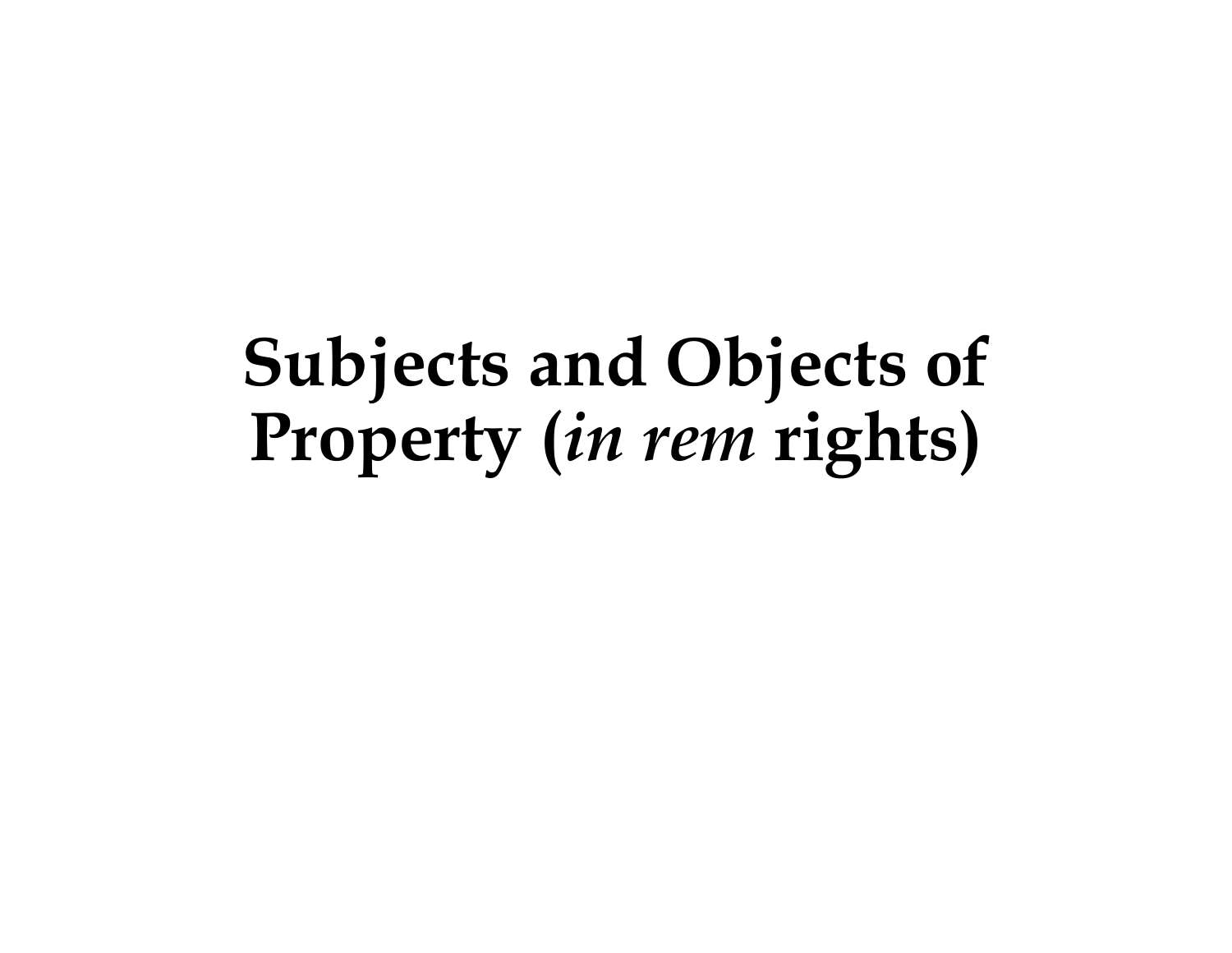## Subjects of Property (in rem rights)

- ◆ WHO can be the holder of in rem rights (property)?
	- **Persons, as understood in law (i.e., physical persons & legally** incorporated entities).
	- Exception, foreigners cannot own immovables in Ethiopia (exception, foreign nationals of Ethiopian origin & foreigners engaged in investment business in Ethiopia, when the immovable is necessary for their investment).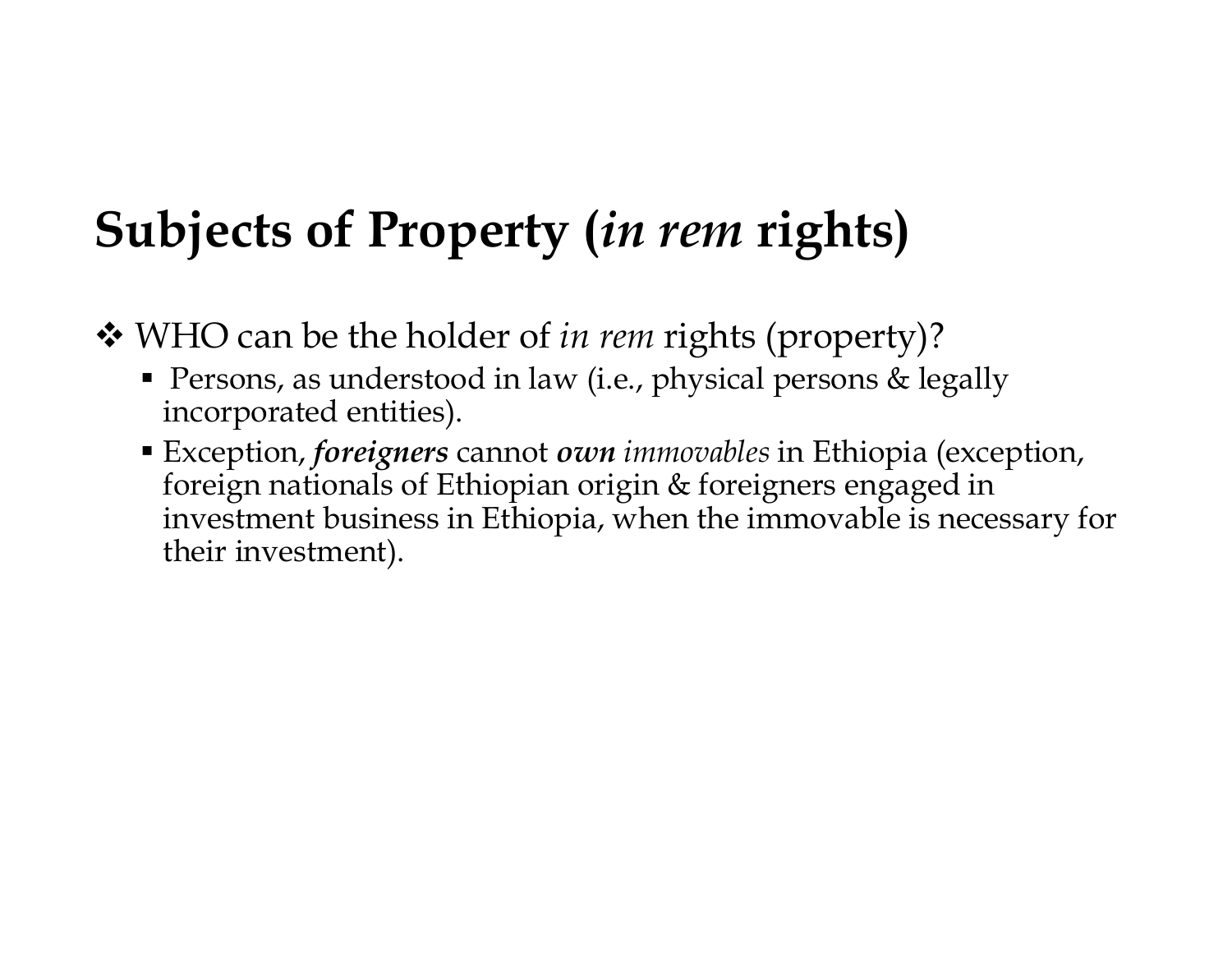## Objects of Property (in rem rights)

WHAT can be the object of in rem rights (property)?

- 
- But every 'thing' under the sky? Certainly not!
- **bjects of Property (***in rem* **rights)**<br>WHAT can be the object of *in rem* rights (property)?<br>• Things again, as understood in law: physical things & legal things.<br>• But every 'thing' under the sky? Certainly not!<br>• There • There are things over which in rem right (property) can be established and things over which property right cannot be established. **ects of Property (***in rem* **rights)**<br>HAT can be the object of *in rem* rights (property)?<br>hings – again, as understood in law: physical things & legal things.<br>ut every 'thing' under the sky? Certainly not!<br>here are things
- Based on this 'things' are classified into:
	-

Vs.

Appropriable things/things in commerce/private things